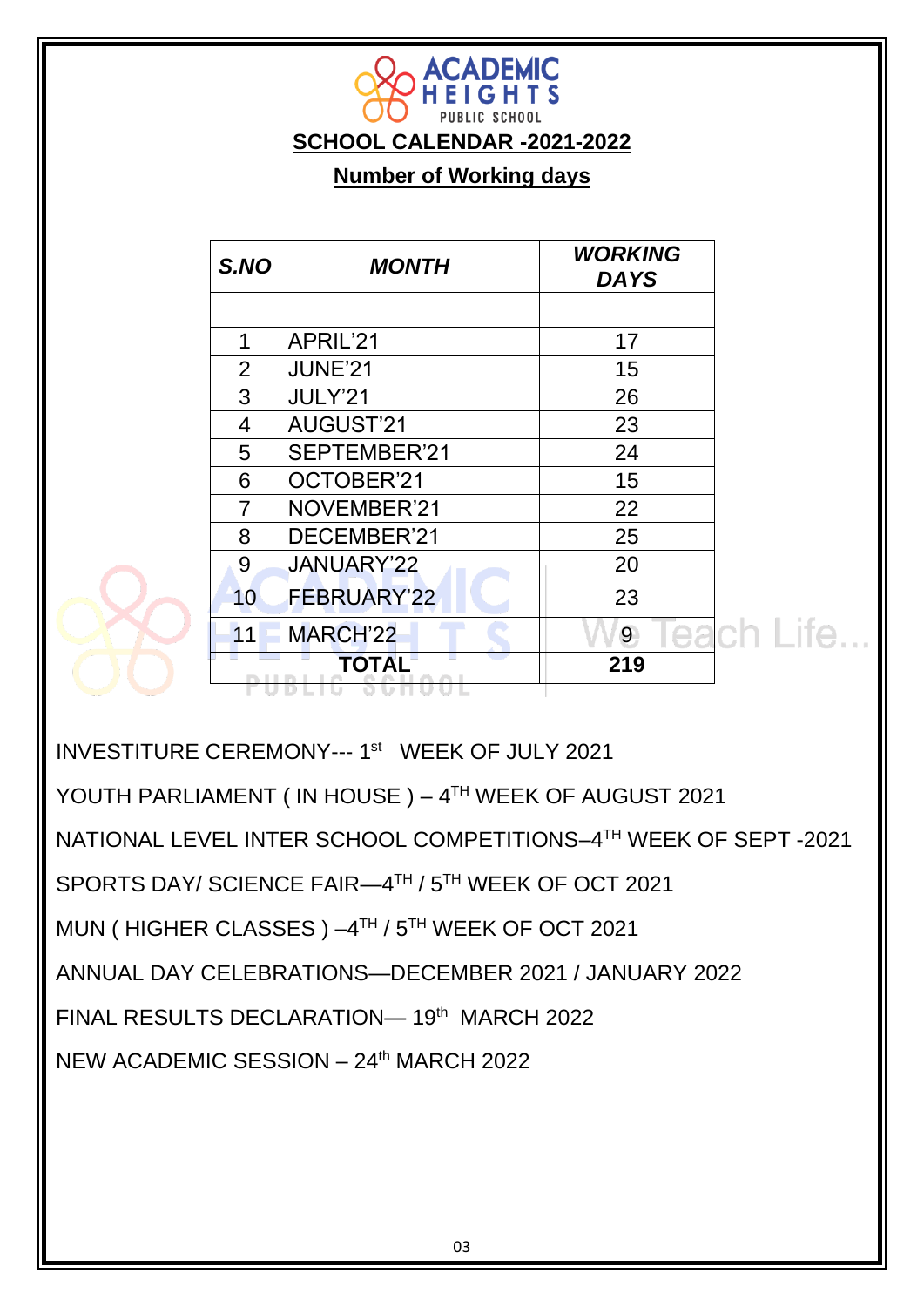## **LIST OF HOLPOAYS & VACATION 2021-2022**

**\*These are tentative holiday dates. There may be slight changes according to the Government schedule.**

| <b>MONTH</b>                                                                                                        | <b>DAY &amp; DATE</b>                         | <b>OCCASION/EVENT/FESTIVAL</b>                                                        |  |  |
|---------------------------------------------------------------------------------------------------------------------|-----------------------------------------------|---------------------------------------------------------------------------------------|--|--|
|                                                                                                                     |                                               |                                                                                       |  |  |
| <b>APRIL</b>                                                                                                        | 13- TUESDAY<br>14 - WEDNESDAY<br>21-WEDNESDAY | <b>UGADI</b><br>AMBEDKAR JAYANTHI<br><b>SRIRAM NAVAMI</b>                             |  |  |
| LAST WORKING DAY APRIL-30TH AND SCHOOL REOPENS ON 7TH JUNE 2021<br>SUMMER VACATION IS FROM 1ST MAY TO 6TH JUNE 2021 |                                               |                                                                                       |  |  |
| <b>JUNE</b>                                                                                                         |                                               |                                                                                       |  |  |
| <b>JULY</b>                                                                                                         | 22-THURSDAY                                   | <b>BAKRID</b>                                                                         |  |  |
| <b>AUGUST</b>                                                                                                       | 2-MONDAY<br>20-FRIDAY<br>30-MONDAY            | <b>BONALU</b><br>MOHARAM, VARALAKSHMI VARATHAM<br><b>SRIKRISHNASTAMI</b>              |  |  |
| <b>SEPTEMBER</b>                                                                                                    | 10-FRIDAY                                     | <b>GANESH CHATURDHI</b>                                                               |  |  |
| <b>OCTOBER</b>                                                                                                      | 2-SATURDAY<br>6-17 OCTOBER<br>19-TUESDAY      | <b>GANDHI JAYANTHI</b><br>TERM-I VACATION (DUSSERA) CACH LITC.<br><b>MILAD-UNNABI</b> |  |  |
| <b>NOVEMBER</b>                                                                                                     | 3-WEDNESDAY<br>4-THURSDAY<br>19-FRIDAY        | NARAKA CHATHURDASHI<br><b>DIWALI</b><br><b>GURU NANAK JAYANTHI</b>                    |  |  |
| <b>DECEMBER</b>                                                                                                     | 25-SATURDAY                                   | <b>CHRISTMAS</b>                                                                      |  |  |
| <b>JANUARY</b>                                                                                                      | 1- SATURDAY<br>12TH TO 16TH                   | <b>NEW YEAR</b><br><b>TERM-II VACATION ( SANKRANTHI)</b>                              |  |  |
| <b>FEBRUARY</b>                                                                                                     |                                               | $\overline{a}$                                                                        |  |  |
| <b>MARCH</b>                                                                                                        | 1-TUESDAY<br>18-FRIDAY                        | <b>SHIVARATRI</b><br><b>HOLI</b>                                                      |  |  |

## **MAJOR NATIONAL FESTIVAL CELEBRATIONS**

| S.NO          | <b>DATE / MONTH</b>                     | <b>DAY</b>      | <b>FESTIVAL</b>                |
|---------------|-----------------------------------------|-----------------|--------------------------------|
|               | $2nd - JUNE$                            | WEDNESDAY       | <b>TELANGANA FORMATION DAY</b> |
|               | $15th - AUGUST$                         | <b>SUNDAY</b>   | <b>INDEPENDENCE DAY</b>        |
| $\mathcal{P}$ | $4TH / 5th -$<br><b>SEPTEMBER</b>       | <b>SATURDAY</b> | <b>TEACHER'S DAY</b>           |
| 3             | $13^{TH}/14^{th}$ --<br><b>NOVEMBER</b> | <b>SATURDAY</b> | <b>CHILDREN'S DAY</b>          |
| 4             | 26th-- JANUARY                          | WEDNESDAY       | <b>REBUBLIC DAY</b>            |

• Schools need to check the important days and celebrate accordingly Eg: World Water Day, Earth Hour Etc.